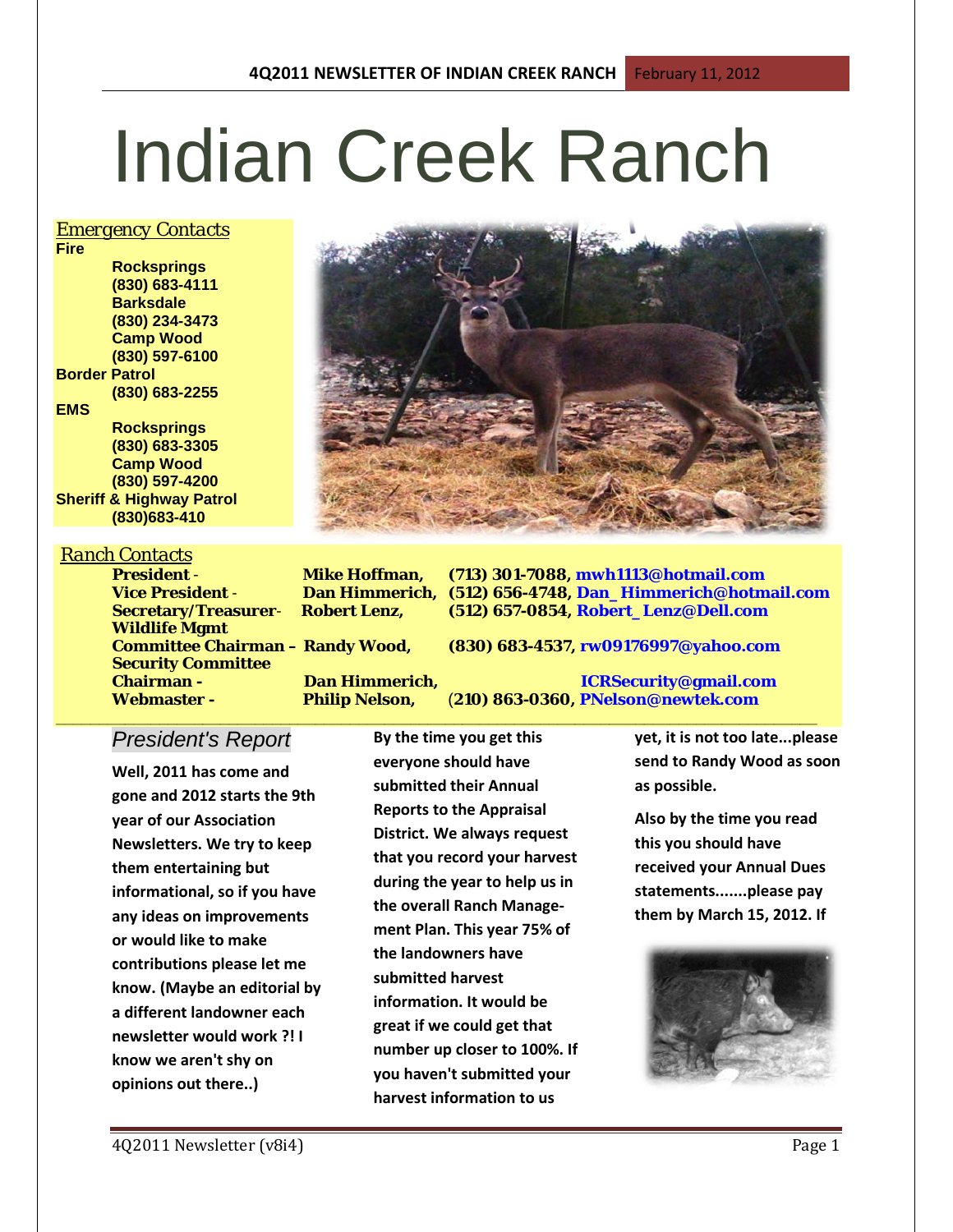

**you haven't received your statement please contact Robert Lenz.**

**On the issue of Budget, we have very successfully managed to minimize expenses in 2012 and have significantly added to our Financial Reserves. We plan to make use of some of** 

**these Reserves, as we discussed at the Annual Meeting, by finding ways to improve our water system.**

**Since that subject has come up, let me give you an update on what is happening in regards to water system improvements. Several options are currently being discussed including: system reconfiguration; additional storage tanks and pumps; and reworking existing wells to improve overall system performance. Cost estimates are being prepared and, when completed, will be** 

*Vice President's Report*

**Hello, fellow landowners! I haven't been around much the past few months because of some serious medical issues with my wife, but I have talked to a few of you. I hope everyone had a successful hunting season.** 

**This quarter I want to give my thoughts on something near and dear to me – wildlife conservation. We have something special at the ranch – abundant game and a variety of different species to hunt. There is nothing I enjoy more than sitting on my porch and** 

**watching the wildlife in the valley.** 

**I don't know about the rest of you, but I've had some "not so great" experiences at previous places that I've hunted. Some people tend to gauge a successful deer season by the number of deer that they and their guests harvest during the year. After a few years of this, the deer population declines** 



**presented to Board Members and then the recommendations will be communicated to Association members, hopefully by the end of 1Q2012.** 

**Mike**



*\_\_\_\_\_\_\_\_\_\_\_\_\_\_\_\_\_\_\_\_\_\_\_\_\_\_\_\_\_\_\_\_\_\_\_\_\_\_\_\_\_\_\_\_\_\_\_\_\_\_\_\_\_\_\_\_\_\_\_\_* **significantly and people look for another "better" place to hunt. Right now we are fortunate that we can take a number of deer from our places without hurting the population. That only works, however, if we stay within the recommended guidelines for harvest. I know several of you may not like that you should only take one mature buck per year – especially if you are seeing many bucks on your place. Our census, however, shows that buck numbers are declining across the ranch – if we take more than that recommended, we are not only hurting ourselves, but we are also hurting our fellow**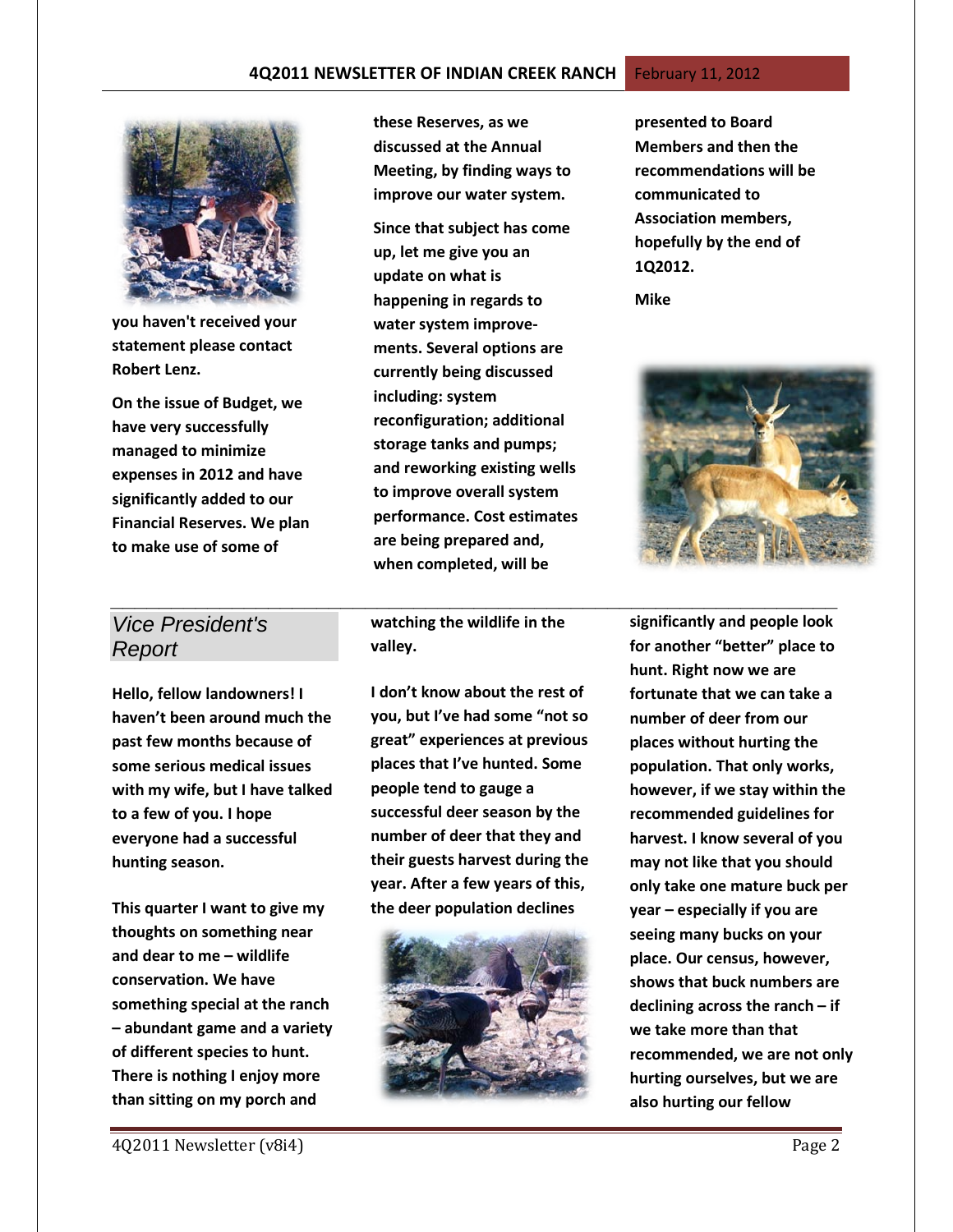#### **4Q2011 NEWSLETTER OF INDIAN CREEK RANCH February 11, 2012**



**landowners. In my opinion you ought to save the buck for yourself or a direct family** 

**member. Tell your guests that they can only shoot does, exotics, or hogs. It may not be popular to restrict your guests, but I have done this for ten years now, and they all seem to understand – especially when you explain what we are trying to do here at the ranch. Let's keep the ranch a special place – a place where you see a** 

**\_\_\_\_\_\_\_\_\_\_\_\_\_\_\_\_\_\_\_\_\_\_\_\_\_\_\_\_\_\_\_\_\_\_\_\_\_\_\_\_\_\_\_\_\_\_\_\_\_\_\_\_\_\_\_\_\_\_\_\_\_\_\_\_\_\_\_\_\_\_\_\_\_\_\_\_\_\_\_\_\_\_\_\_\_**

**lot of deer and have a chance to get a real trophy!** 

**I hope to be able to go to the ranch more often in the near future. Hope to see you there!** 

**Bill**

## *Wildlife Committee Report*

#### **Happy New Year !**

**Let's hope that we have a more normal precipitation year than 2011. But I hope that you found 2011 a productive and enjoyable hunting and recreational year. A quick analysis of the data from the harvest log indicates that about 75% of the tracts reported harvesting game of some kind. So far 167 whitetail** 



**(101 does and 66 bucks) were taken. 230 hogs, 24 Axis, 7 Aoudad, and 10 turkeys were also reported. As previously mentioned by Mike, if you did not have a chance to record your take in the harvest log, please provide the data to me or the Board Members so that we can have a more complete picture to allow us to look at harvest trends. It is important for us to look at the whole ranch to understand how we are doing at managing the wildlife.**

**Over the last couple years I have been trying to understand and reconcile the whitetail census and harvest data as compared to TWPD recommendations as well as informal information I gather from Edwards County ranching/hunting operations.** 



**As you know from the past 6+ years of census data, we have increased the deer density to well over the 1 deer per 10 acres recommended by TPWD. Over the past 4 years, my best estimate is that we have harvested between 1-1/2 deer/100acres and 3 deer/100 acres. The higher harvest level - in conjunction with the 2011 drought appears to have reduced our** 

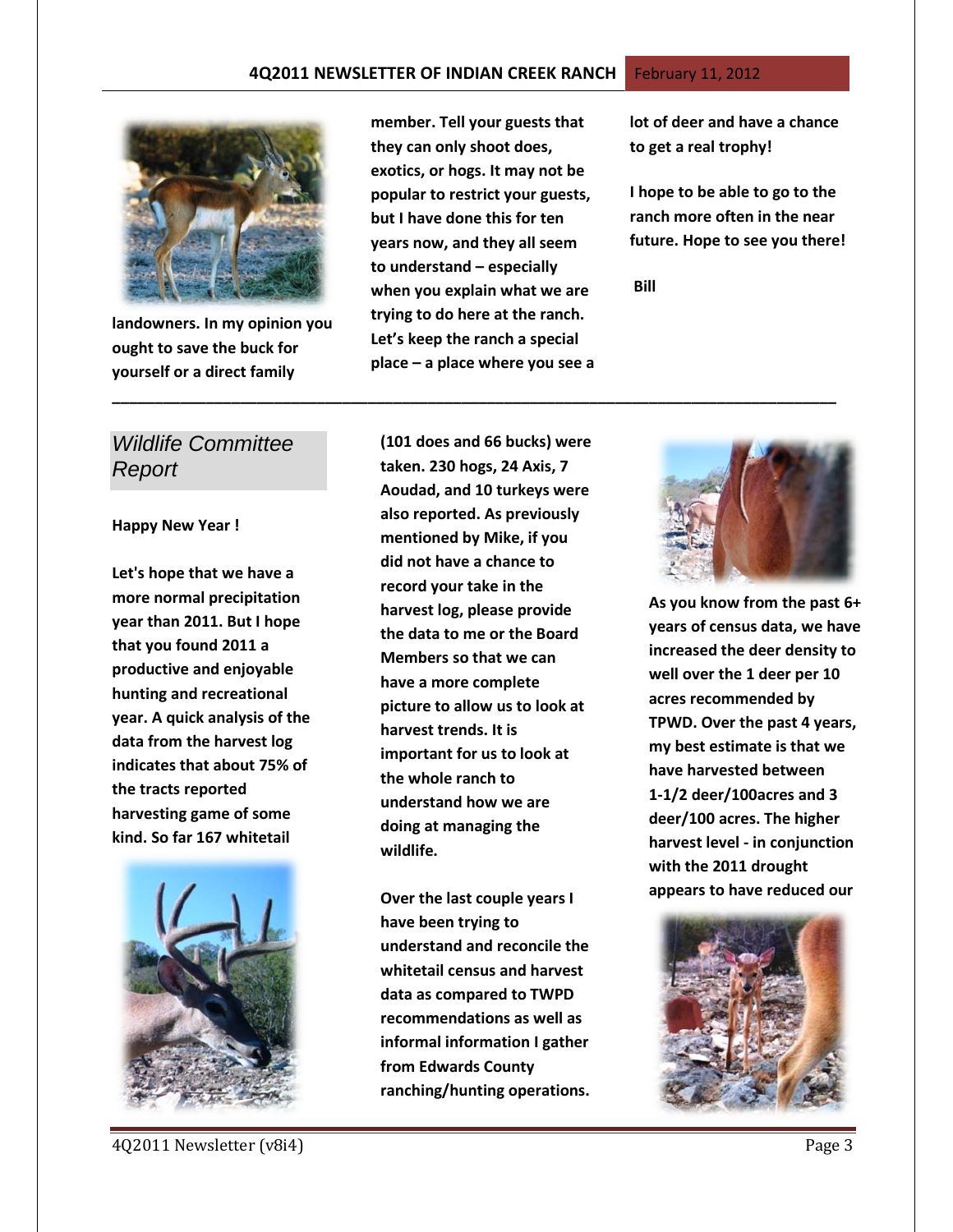

**population relative significantly. While it is hard to get specific numbers from Edwards County Ranchers who lease for hunting, the sense I get is that we harvested between 2 and 4 times the number of deer per acre as the ranchers. TPWD's recommendation is that the target density should be 1 deer per 10 acres--this equates to 10 deer per 100 acres--the normal ICR property size. If that 10 deer is within the normal distribution of 1 buck per 2 does and 1 fawn per 2 does, we would have 2-1/2 bucks, 5 does and 2-1/2 fawns per 100** 



**acres. Given that of the 2-1/2 bucks, one is yearling, the remaining 1-1/2 bucks are distributed from 2-1/2 to 6- 1/2 years old. Not real good** 

**odds for each landowner to harvest a goal mature buck. If our density is twice the TPWD recommended level - 1 deer/5 acres, we would have 20 deer per 100 acres. This would breakdown as 10 does, 5 bucks and 5 fawns. Of the 5 bucks, 2 would be yearlings with the remaining 3 as 2-1/2 years and up. Still not great odds to find a mature 4-1/2+ age buck.**



**Since deer normally travel up to 1 mile from the center of their range, it is appropriate to look at these numbers on a 1000 acre basis - - ie, 10 100 acre properties. this would be 200 deer, 100 does, 50 bucks, 50 fawns. If we assume a normal age distribution of the bucks from 1-1/2 to 6-1/2 years, we would expect approximately 20 yearlings (1-1/2 yrs), 12 2- 1/2 year olds, 9 3-1/2 year olds, 6 4-1/2 year olds, 2 5- 1/2 year olds and 1 6-1/2 year old. In other words** 



**there would be approximately 9 mature bucks on the 1000 acres. This would average out at slightly less than 1 mature buck per 100 acre tract. This illustrates that even at twice the TPWD recommended density how important it is to abide by the recommended harvest level of one mature buck per 100 acres.** 

**The alternative is to harvest younger bucks and sacrifice the potential for mature bucks next year and into the future.**

**I know that these thoughts might elicit other thoughts, but I think that a good discussion would be helpful. What do you think? Randy**

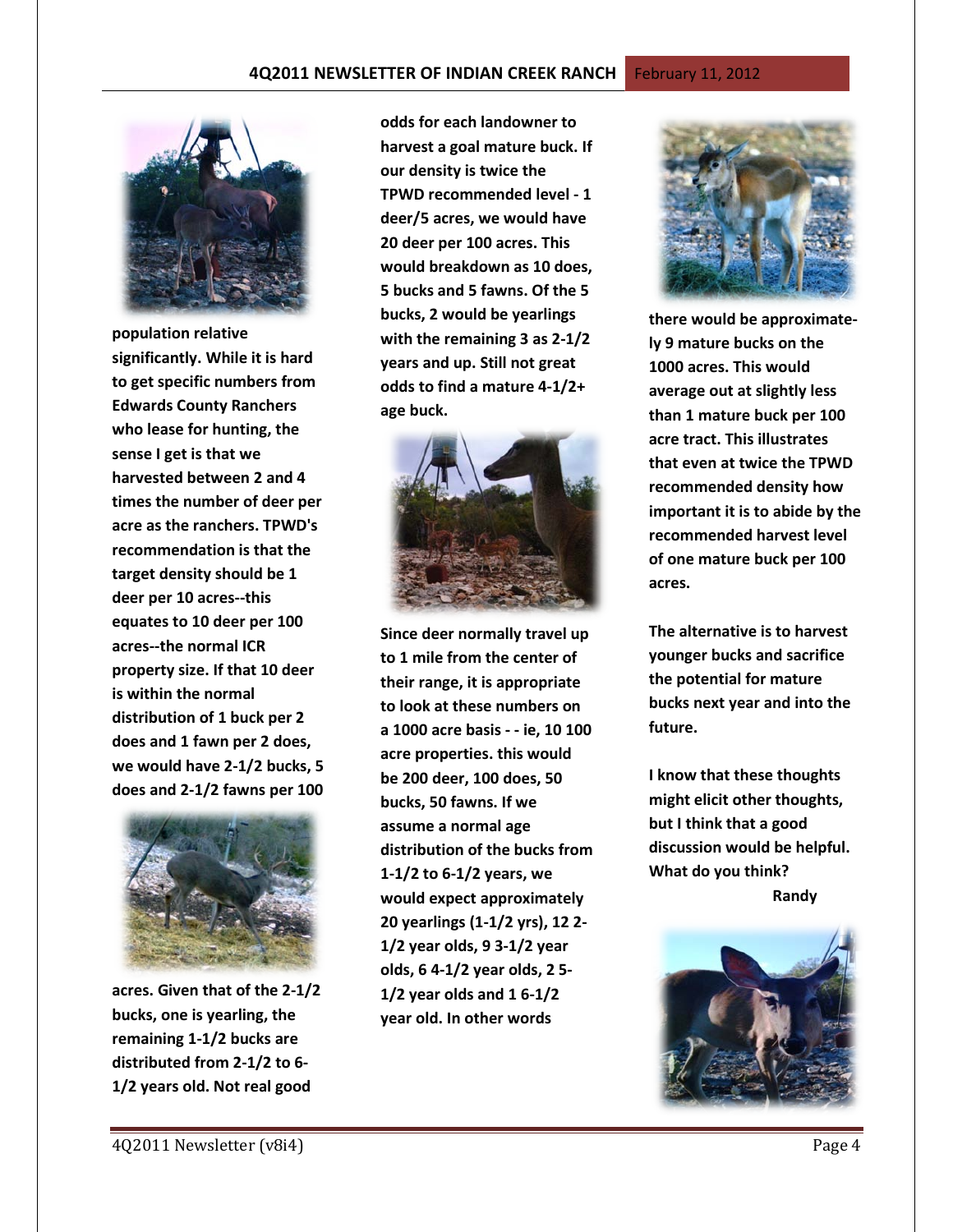# *Treasurer's Report*



**As previously mentioned, Annual Association Dues invoices have been sent out.**  **Please pay them by the March 15 deadline.**

**\_\_\_\_\_\_\_\_\_\_\_\_\_\_\_\_\_\_\_\_\_\_\_\_\_\_\_\_\_\_\_\_\_\_\_\_\_\_\_\_\_\_\_\_\_\_\_\_\_\_\_\_\_\_\_\_\_\_\_\_\_\_\_\_\_\_\_\_\_\_\_\_\_\_\_\_\_\_\_\_\_\_\_\_\_**

**Also, we have significantly reduced our 2012 expenses mostly due to lower water system maintenance costs...thanks again to Randy Wood !**



# **Robert**

## *Financial Report*

#### **Income and Expense Report - 2011**

**The Owners Association at Indian Creek** 31-Dec-11

|                                                                                                                                                                                                                                                | 2010                                                                                                                       | 1Q2011                                                                                                                   | 2Q2011                                                                                                       | 3Q2011                                                                                                               | 4Q2011                                                                                                                | YTD                                                                                                                               | <b>Budget</b>                                                                                                                        | Remaining                                                                                                                                |
|------------------------------------------------------------------------------------------------------------------------------------------------------------------------------------------------------------------------------------------------|----------------------------------------------------------------------------------------------------------------------------|--------------------------------------------------------------------------------------------------------------------------|--------------------------------------------------------------------------------------------------------------|----------------------------------------------------------------------------------------------------------------------|-----------------------------------------------------------------------------------------------------------------------|-----------------------------------------------------------------------------------------------------------------------------------|--------------------------------------------------------------------------------------------------------------------------------------|------------------------------------------------------------------------------------------------------------------------------------------|
| Balance brought forward from 2010:                                                                                                                                                                                                             |                                                                                                                            | \$28,855.81                                                                                                              |                                                                                                              |                                                                                                                      |                                                                                                                       |                                                                                                                                   |                                                                                                                                      |                                                                                                                                          |
| <b>Total Income:</b>                                                                                                                                                                                                                           | \$31,143.72                                                                                                                | \$17,722.28                                                                                                              | \$14,594.36                                                                                                  | \$637.47                                                                                                             |                                                                                                                       | $$0.00$ $$32,954.11$                                                                                                              | \$32,000.00                                                                                                                          | (\$954.11)                                                                                                                               |
| Annual Assessments<br><b>Special Assessments</b>                                                                                                                                                                                               | \$31,143.72<br>\$0.00                                                                                                      | \$17,722.28<br>\$0.00                                                                                                    | \$14,594.36<br>\$0.00                                                                                        | \$637.47<br>\$0.00                                                                                                   | \$0.00                                                                                                                | $$0.00$ $$32,954.11$<br>\$0.00                                                                                                    | \$32,000.00<br>\$0.00                                                                                                                | (\$954.11)<br>\$0.00                                                                                                                     |
| <b>Total Expenses:</b>                                                                                                                                                                                                                         | \$22,767.98                                                                                                                | \$3,365.36                                                                                                               | \$647.47                                                                                                     | \$3,019.12                                                                                                           |                                                                                                                       |                                                                                                                                   | $$9,732.99$ $$16,764.94$ $$32,000.00$ $$15,235.06$                                                                                   |                                                                                                                                          |
| Road Work<br>Water System Maintenance<br>Wildlife Biologist<br><b>Electric Bills</b><br>Annual Meeting<br>Grounds Maintenance<br><b>Property Taxes</b><br><b>Administrative Expenses</b><br><b>Attorney Fees</b><br>Raffle Expenses<br>Reserve | \$14,500.00<br>\$4,137.00<br>\$0.00<br>\$3,677.35<br>\$0.00<br>\$382.84<br>\$0.00<br>\$70.79<br>\$0.00<br>\$0.00<br>\$0.00 | \$0.00<br>\$1,463.82<br>\$0.00<br>\$704.82<br>\$371.46<br>\$130.53<br>\$434.93<br>\$259.80<br>\$0.00<br>\$0.00<br>\$0.00 | \$0.00<br>\$0.00<br>\$0.00<br>\$647.47<br>\$0.00<br>\$0.00<br>\$0.00<br>\$0.00<br>\$0.00<br>\$0.00<br>\$0.00 | \$0.00<br>\$1,340.54<br>\$570.00<br>\$578.13<br>\$530.45<br>\$0.00<br>\$0.00<br>\$0.00<br>\$0.00<br>\$0.00<br>\$0.00 | \$8,500.00<br>\$247.18<br>\$0.00<br>\$486.67<br>\$0.00<br>\$0.00<br>\$449.41<br>\$0.00<br>\$49.73<br>\$0.00<br>\$0.00 | \$8,500.00<br>\$3,051.54<br>\$570.00<br>\$2,417.09<br>\$901.91<br>\$130.53<br>\$884.34<br>\$259.80<br>\$49.73<br>\$0.00<br>\$0.00 | \$11,300.00<br>\$11,400.00<br>\$500.00<br>\$5,200.00<br>\$800.00<br>\$1,500.00<br>\$900.00<br>\$400.00<br>\$0.00<br>\$0.00<br>\$0.00 | \$2,800.00<br>\$8,348.46<br>$(\$70.00)$<br>\$2,782.91<br>(S101.91)<br>\$1,369.47<br>\$15.66<br>\$140.20<br>(\$49.73)<br>\$0.00<br>\$0.00 |

| Current Balance (excluding reserve): | \$17.044.98 |  |  |
|--------------------------------------|-------------|--|--|
| <b>Emergency Reserve</b>             | \$28,000.00 |  |  |
| Amount carried over into 2011        | \$28,855.81 |  |  |